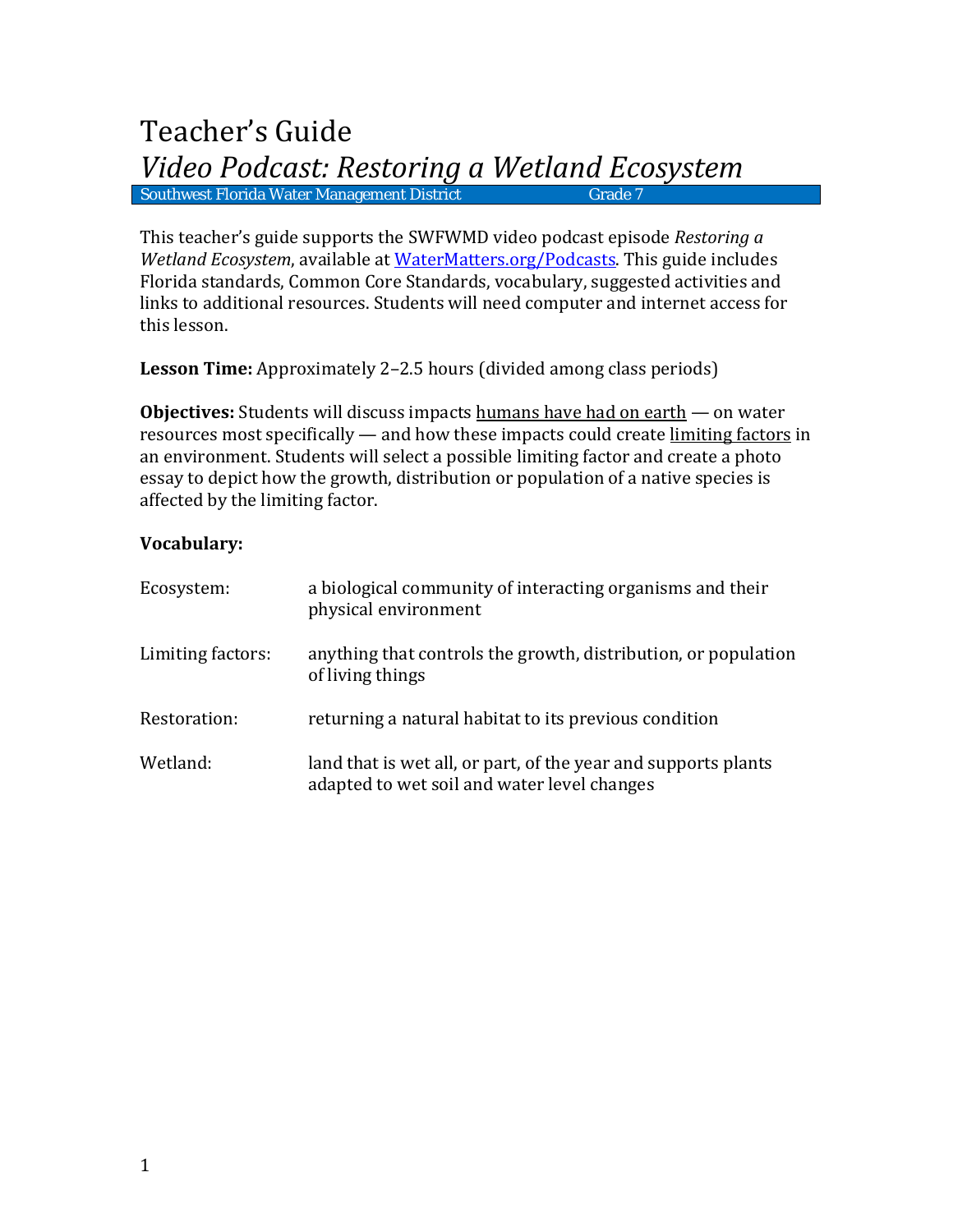## **Lesson**

## **Engage:**

(15 minutes) Prior to watching the podcast, pose the following essential question to your students: **How does water — its presence and absence — affect an ecosystem?** 

Watch the podcast. Review the vocabulary terms and ask aloud the following questions to activate prior knowledge:

What are limiting factors? How can human actions create limiting factors in an environment? How is water a limiting factor? Describe the value of wetlands?

Encourage discussion on the impacts humans have on earth — on water resources most specifically — and how these impacts could create limiting factors in an environment.

## **Explore/Explain:**

(60-90 minutes) Share the sample photo essay provided with students. Discuss how the combination of text and photos emphasizes the main point and helps the audience to understand the information presented.

Instruct students to select a possible limiting factor and create a photo essay to depict how the growth, distribution or population of a native species is affected by the limiting factor. The following software could be used to create the photo essay: Word, PowerPoint, iBooks Author, Photo Story, iMovie, Moviemaker, or other similar software. This activity can be done individually or in small groups.

Allow students to conduct research online or using other sources. Provide the *ClipPix* and *ClipVideo* links below for students to access photos. Class time could be used for a photo walk if your campus has natural habitats nearby. You can also encourage students to take their own photos around school or for homework.

#### **Extend**:

(30 minutes) Ask students (or groups) to present their photo essays to the class, or publish the photo essays to a class website and ask students to review other classmate's photo essays.

#### **Evaluate**:

Review each photo essay to evaluate if students understand the concept of limiting factors and if students have clearly presented their understanding.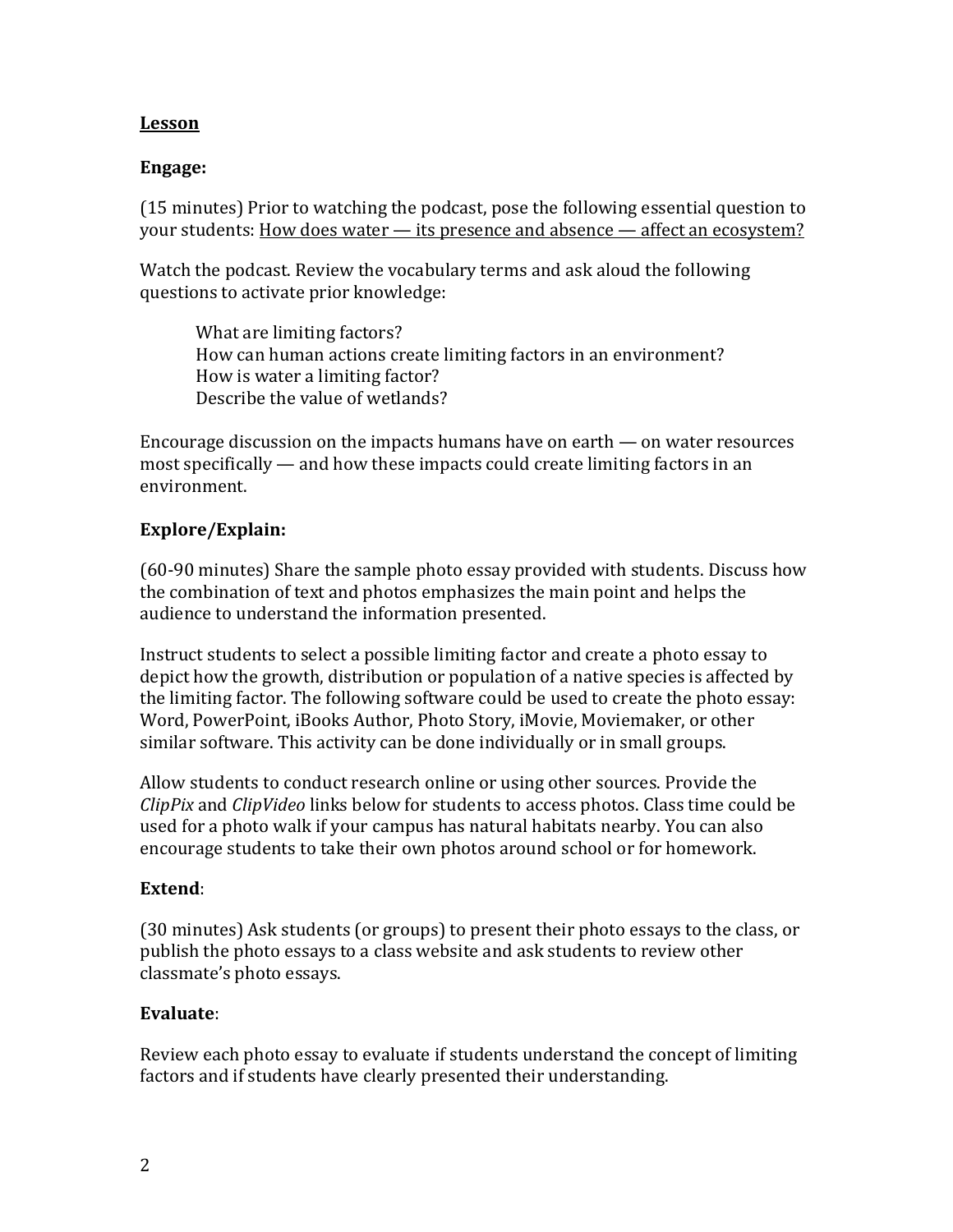# **Additional Links**

[WaterMatters.org/Publications/Files/Waterweb\\_Wetlands.pdf](http://www.swfwmd.state.fl.us/publications/files/waterweb_wetlands.pdf)

[WaterMatters.org/Recreation/Areas/CircleBBarReserve.html](http://www.swfwmd.state.fl.us/recreation/areas/circlebbarreserve.html)

<http://etc.usf.edu/clippix/pictures/restoring-a-wetland-ecosystem/>

<http://etc.usf.edu/clipvideo/galleries/water-as-a-limiting-factor/>

# **Standards**

# **Next Generation Sunshine State Standards:**

SC.7.E.6.6: Identify the impact that humans have had on Earth, such as deforestation, urbanization, desertification, erosion, air and water quality, changing the flow of water.

SC.7.L.17.3: Describe and investigate various limiting factors in the local ecosystem and their impact on native populations, including food, shelter, water, space, disease, parasitism, predation, and nesting sites.

# **Common Core State Standards:**

[CCSS.ELA-Literacy.SL.7.1](http://www.corestandards.org/ELA-Literacy/SL/7/1/) Engage effectively in a range of collaborative discussions (one-on-one, in groups, and teacher-led) with diverse partners on grade 7 topics, texts, and issues, building on others' ideas and expressing their own clearly.

[CCSS.ELA-Literacy.SL.7.2](http://www.corestandards.org/ELA-Literacy/SL/7/2/) Analyze the main ideas and supporting details presented in diverse media and formats (e.g., visually, quantitatively, orally) and explain how the ideas clarify a topic, text, or issue under study.

[CCSS.ELA-Literacy.SL.7.4](http://www.corestandards.org/ELA-Literacy/SL/7/4/) Present claims and findings, emphasizing salient points in a focused, coherent manner with pertinent descriptions, facts, details, and examples; use appropriate eye contact, adequate volume, and clear pronunciation.

[CCSS.ELA-Literacy.SL.7.5](http://www.corestandards.org/ELA-Literacy/SL/7/5/) Include multimedia components and visual displays in presentations to clarify claims and findings and emphasize salient points.

[CCSS.ELA-Literacy.L.7.4](http://www.corestandards.org/ELA-Literacy/L/7/4/) Determine or clarify the meaning of unknown and multiplemeaning words and phrases based on *grade 7 reading and content*, choosing flexibly from a range of strategies.